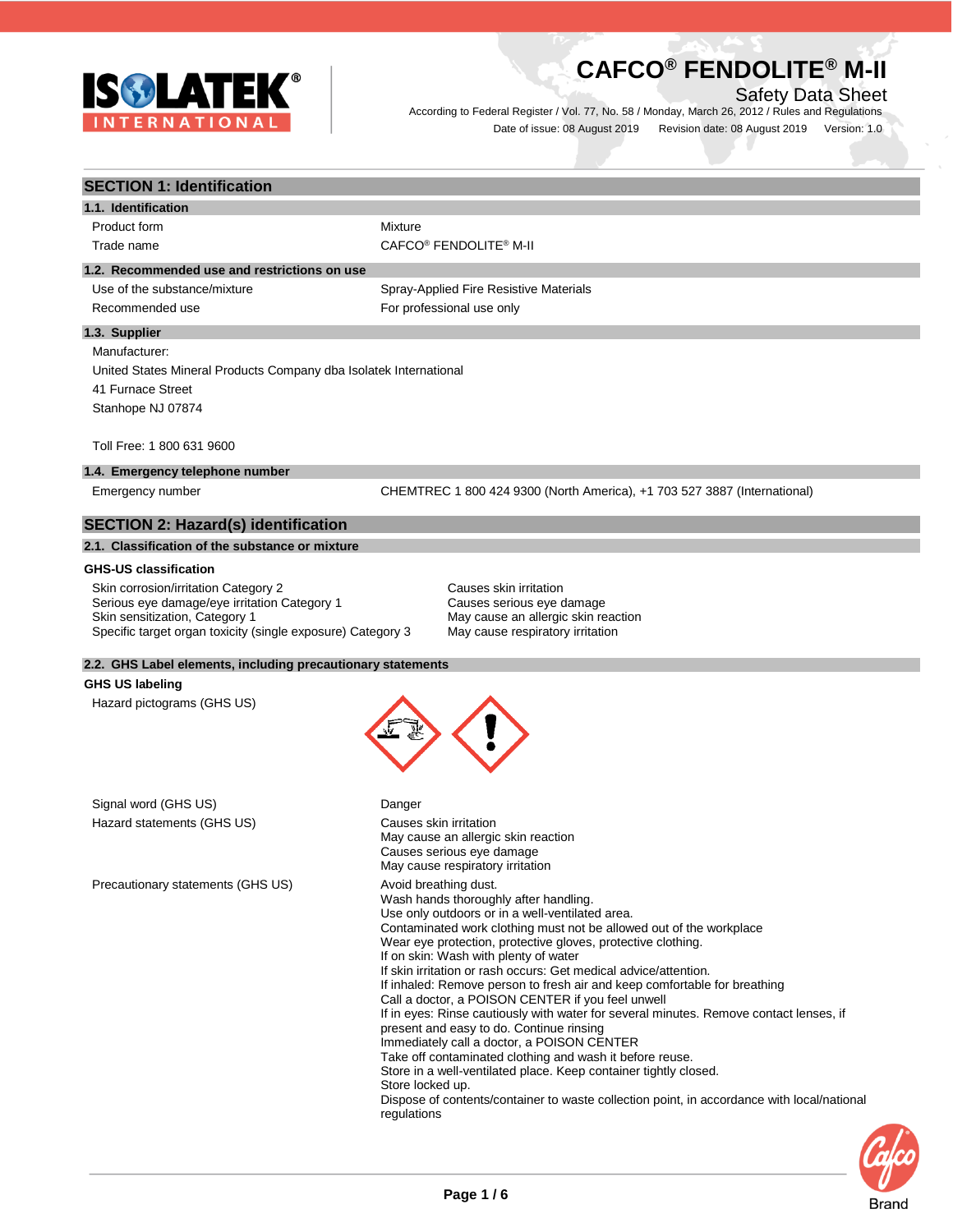## Safety Data Sheet

according to Federal Register / Vol. 77, No. 58 / Monday, March 26, 2012 / Rules and Regulations

#### **2.3. Other hazards which do not result in classification**

other hazards which do not result in classification : This product may contain trace amounts of crystalline silica. Prolonged and/or massive inhalation of respirable crystalline silica dust may cause lung fibrosis, commonly referred to as silicosis. Principal symptoms of silicosis are cough and breathlessness.

#### **2.4. Unknown acute toxicity (GHS US)**

Not applicable

#### **SECTION 3: Composition/Information on ingredients**

#### **3.1. Substances**

#### Not applicable

**3.2. Mixtures**

| <b>Name</b>                 | <b>Product identifier</b> | $\frac{9}{6}$ | <b>GHS-US classification</b> |
|-----------------------------|---------------------------|---------------|------------------------------|
| Cement, portland, chemicals | (CAS-No.) 65997-15-1      | $45 -$        | Skin Irrit. 2, H315          |
|                             |                           | 65            | Eye Dam. 1, H318             |
|                             |                           |               | Skin Sens. 1, H317           |
|                             |                           |               | STOT SE 3, H335              |

Full text of hazard classes and H-statements : see section 16

| <b>SECTION 4: First-aid measures</b>                            |                                                                                                                                                                                                                                                                                               |
|-----------------------------------------------------------------|-----------------------------------------------------------------------------------------------------------------------------------------------------------------------------------------------------------------------------------------------------------------------------------------------|
| Description of first aid measures<br>4.1.                       |                                                                                                                                                                                                                                                                                               |
| First-aid measures general                                      | : Never give anything by mouth to an unconscious person. If you feel unwell, seek<br>medical advice (show the label where possible).                                                                                                                                                          |
| First-aid measures after inhalation                             | : Remove person to fresh air and keep comfortable for breathing. Call a poison center or<br>a doctor if you feel unwell.                                                                                                                                                                      |
| First-aid measures after skin contact                           | : Immediately rinse with plenty of water (for at least 15 minutes). Remove affected<br>clothing and wash all exposed skin area with mild soap and water, followed by warm<br>water rinse. Take off contaminated clothing. If skin irritation or rash occurs: Get medical<br>advice/attention. |
| First-aid measures after eye contact                            | : In case of eye contact, immediately rinse with clean water for 20-30 minutes. Remove<br>contact lenses, if present and easy to do. Continue rinsing. Seek medical attention<br>immediately.                                                                                                 |
| First-aid measures after ingestion                              | : Rinse mouth. Do NOT induce vomiting. Call a poison center or a doctor if you feel<br>unwell.                                                                                                                                                                                                |
| 4.2.<br>Most important symptoms and effects (acute and delayed) |                                                                                                                                                                                                                                                                                               |
| Symptoms/effects after inhalation                               | : May cause respiratory irritation.                                                                                                                                                                                                                                                           |
| Symptoms/effects after skin contact                             | : Irritation. May cause an allergic skin reaction.                                                                                                                                                                                                                                            |
| Symptoms/effects after eye contact                              | : Serious damage to eyes.                                                                                                                                                                                                                                                                     |
| Symptoms/effects after ingestion                                | : May cause gastrointestinal irritation, nausea, vomiting and diarrhea.                                                                                                                                                                                                                       |

#### **4.3. Immediate medical attention and special treatment, if necessary**

Treat symptomatically.

|                                | <b>SECTION 5: Fire-fighting measures</b>                       |  |                                                                                                                                                                         |  |
|--------------------------------|----------------------------------------------------------------|--|-------------------------------------------------------------------------------------------------------------------------------------------------------------------------|--|
| 5.1.                           | Suitable (and unsuitable) extinguishing media                  |  |                                                                                                                                                                         |  |
|                                | Suitable extinguishing media                                   |  | : Use extinguishing media appropriate for surrounding fire.                                                                                                             |  |
| Unsuitable extinguishing media |                                                                |  | : Do not use a heavy water stream.                                                                                                                                      |  |
| 5.2.                           | Specific hazards arising from the chemical                     |  |                                                                                                                                                                         |  |
| Fire hazard                    |                                                                |  | : None known                                                                                                                                                            |  |
| 5.3.                           | Special protective equipment and precautions for fire-fighters |  |                                                                                                                                                                         |  |
|                                | Firefighting instructions                                      |  | : Exercise caution when fighting any chemical fire. Prevent fire-fighting water from<br>entering environment.                                                           |  |
|                                | Protection during firefighting                                 |  | : Do not attempt to take action without suitable protective equipment. Do not enter fire<br>area without proper protective equipment, including respiratory protection. |  |

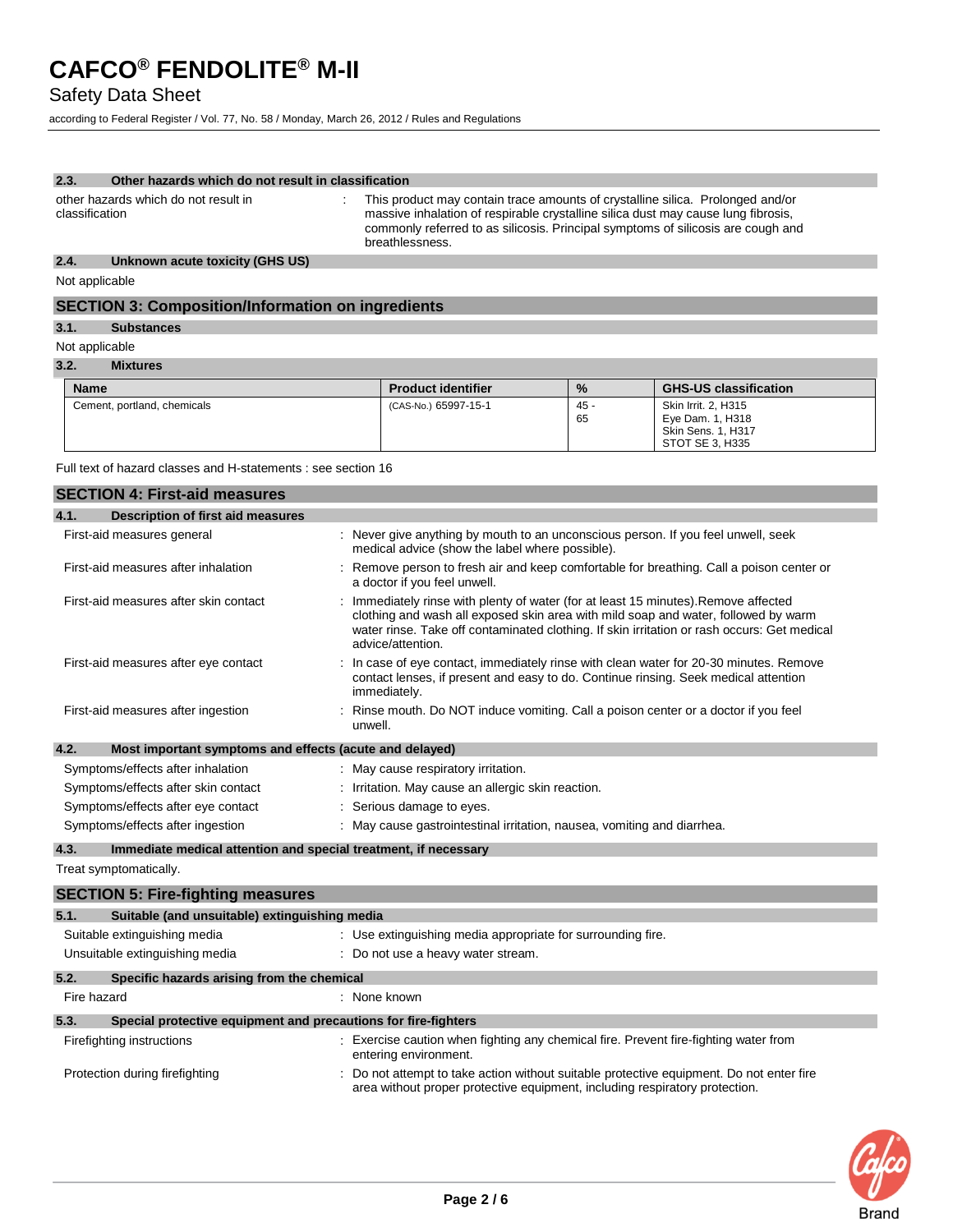# Safety Data Sheet

according to Federal Register / Vol. 77, No. 58 / Monday, March 26, 2012 / Rules and Regulations

|        | <b>SECTION 6: Accidental release measures</b>                       |                                                                                                                                                                                                                        |
|--------|---------------------------------------------------------------------|------------------------------------------------------------------------------------------------------------------------------------------------------------------------------------------------------------------------|
| 6.1.   | Personal precautions, protective equipment and emergency procedures |                                                                                                                                                                                                                        |
|        | General measures                                                    | : Avoid breathing dust. Evacuate unnecessary personnel. Only qualified personnel<br>equipped with suitable protective equipment may intervene.                                                                         |
| 6.1.1. | For non-emergency personnel                                         |                                                                                                                                                                                                                        |
|        | Protective equipment                                                | : Wear recommended personal protective equipment. For further information refer to<br>section 8: "Exposure controls/personal protection".                                                                              |
| 6.1.2. | For emergency responders                                            |                                                                                                                                                                                                                        |
|        | Protective equipment                                                | Do not attempt to take action without suitable protective equipment. For further<br>information refer to section 8: "Exposure controls/personal protection".                                                           |
| 6.2.   | <b>Environmental precautions</b>                                    |                                                                                                                                                                                                                        |
|        | Avoid release to the environment.                                   |                                                                                                                                                                                                                        |
| 6.3.   | Methods and material for containment and cleaning up                |                                                                                                                                                                                                                        |
|        | Methods for cleaning up                                             | Mechanically recover the product. On land, sweep or shovel into suitable containers.<br>Minimize generation of dust. Store away from other materials. Notify authorities if<br>product enters sewers or public waters. |
|        | Other information                                                   | Dispose in a safe manner in accordance with local/national regulations.                                                                                                                                                |
| 6.4.   | <b>Reference to other sections</b>                                  |                                                                                                                                                                                                                        |
|        | considerations".                                                    | For further information refer to section 8: "Exposure controls/personal protection". For disposal of residues refer to section 13: "Disposal                                                                           |
|        | <b>SECTION 7: Handling and storage</b>                              |                                                                                                                                                                                                                        |
| 7.1.   | <b>Precautions for safe handling</b>                                |                                                                                                                                                                                                                        |
|        | Precautions for safe handling                                       | : Ensure good ventilation of the work station. Avoid contact with skin and eyes. Avoid<br>breathing dust. Wear personal protective equipment. Use only outdoors or in a well-<br>ventilated area.                      |
|        | Hygiene measures                                                    | : Do not eat, drink or smoke when using this product. Wash hands and other exposed                                                                                                                                     |

|      | <b>TIVAIOITO IIIOQUATUO</b>                                  | <u>DO HOL OUI, UMMIN OF UMONO WHOM USING MID PROUDLE WUONTHUMOU UMO OMOR OAPOUGU</u><br>areas with mild soap and water before eating, drinking or smoking and when leaving<br>work. Contaminated work clothing should not be allowed out of the workplace. Wash<br>contaminated clothing before reuse. Separate working clothes from town clothes.<br>Launder separately. Always wash hands after handling the product. Handle in<br>accordance with good industrial hygiene and safety procedures. |
|------|--------------------------------------------------------------|-----------------------------------------------------------------------------------------------------------------------------------------------------------------------------------------------------------------------------------------------------------------------------------------------------------------------------------------------------------------------------------------------------------------------------------------------------------------------------------------------------|
| 7.2. | Conditions for safe storage, including any incompatibilities |                                                                                                                                                                                                                                                                                                                                                                                                                                                                                                     |
|      | Storage conditions                                           | Keep only in the original container in a cool, well ventilated place away from : Strong                                                                                                                                                                                                                                                                                                                                                                                                             |

acids. Keep container closed when not in use. Store locked up. Protect from moisture.

### **SECTION 8: Exposure controls/personal protection**

Incompatible materials **incompatible materials incompatible materials incompatible** materials.

#### **8.1. Control parameters**

| <b>CAFCO<sup>®</sup> FENDOLITE<sup>®</sup> M-II</b> |                                                                            |  |  |
|-----------------------------------------------------|----------------------------------------------------------------------------|--|--|
| No additional information available                 |                                                                            |  |  |
| Cement, portland, chemicals (65997-15-1)            |                                                                            |  |  |
| USA - ACGIH - Occupational Exposure Limits          |                                                                            |  |  |
| Local name                                          | Portland cement                                                            |  |  |
| ACGIH TWA (mg/m <sup>3</sup> )                      | $10 \text{ mg/m}^3$                                                        |  |  |
| Remark (ACGIH)                                      | (particulate matter containing no asbestos and <1% crystalline silica)     |  |  |
| ACGIH chemical category                             | Not Classifiable as a Human Carcinogen                                     |  |  |
| Regulatory reference                                | <b>ACGIH 2019</b>                                                          |  |  |
| <b>USA - OSHA - Occupational Exposure Limits</b>    |                                                                            |  |  |
| Local name                                          | Portland cement                                                            |  |  |
| OSHA PEL (TWA) (mg/m <sup>3</sup> )                 | 15 mg/m <sup>3</sup> (total dust)<br>5 mg/m <sup>3</sup> (respirable dust) |  |  |

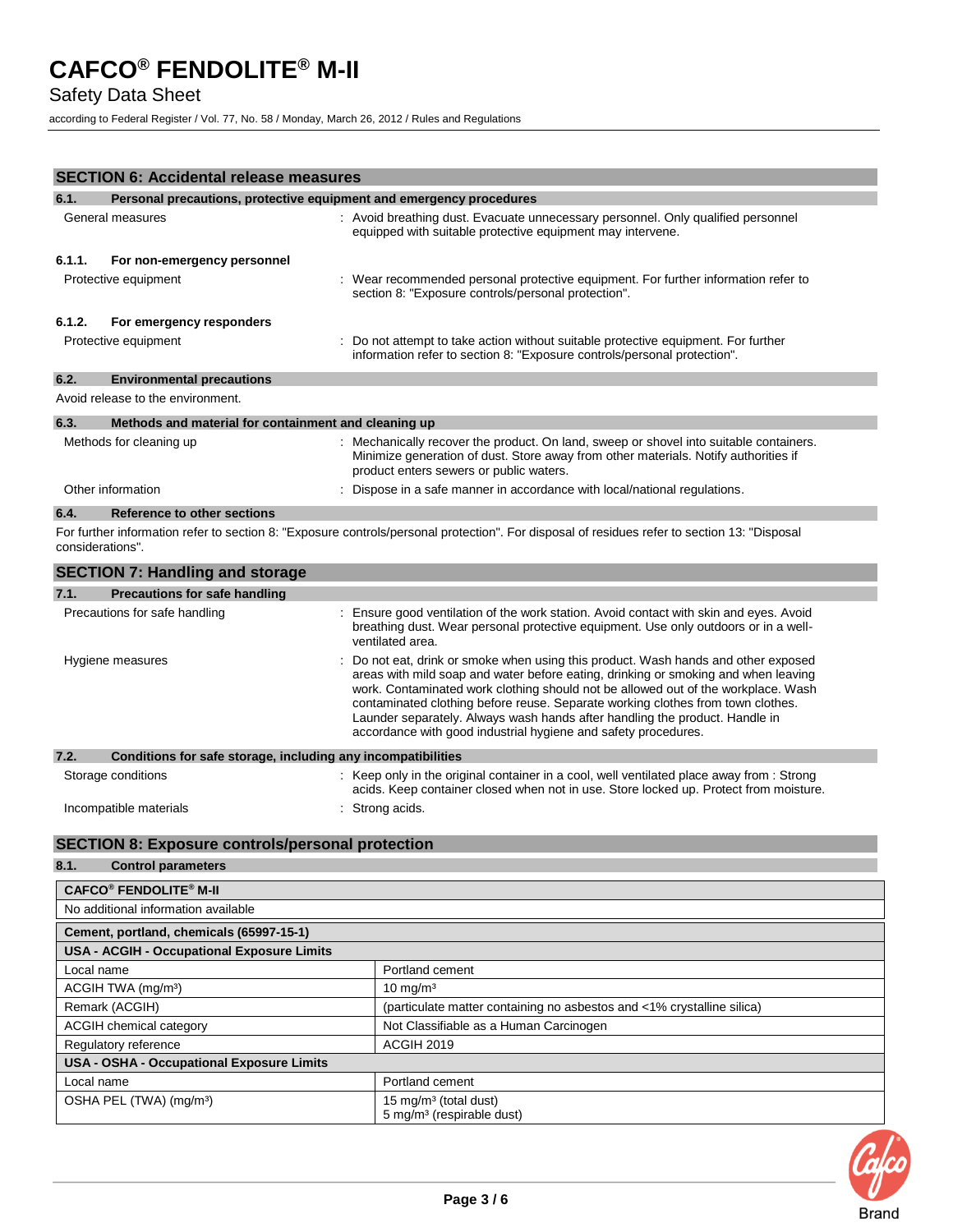### Safety Data Sheet

according to Federal Register / Vol. 77, No. 58 / Monday, March 26, 2012 / Rules and Regulations

| OSHA PEL (TWA) (ppm)                       | 50 ppm                                                                     |
|--------------------------------------------|----------------------------------------------------------------------------|
| Remark (OSHA)                              | Table Z-3, CAS No. source: eCFR Table Z-1.                                 |
| Regulatory reference (US-OSHA)             | OSHA Annotated Table Z-1 and OSHA Annotated Table Z-3 Mineral Dusts        |
| USA - NIOSH - Occupational Exposure Limits |                                                                            |
| NIOSH REL (TWA) (mg/m <sup>3</sup> )       | 10 mg/m <sup>3</sup> (total dust)<br>5 mg/m <sup>3</sup> (respirable dust) |
|                                            |                                                                            |

#### **8.2. Appropriate engineering controls**

Appropriate engineering controls : Ensure good ventilation of the work station.

Environmental exposure controls : Avoid release to the environment.

#### **8.3. Individual protection measures/Personal protective equipment**

#### **Personal protective equipment:**

Gloves. Safety glasses. Insufficient ventilation: wear respiratory protection.

#### **Hand protection:**

Impermeable protective nitrile gloves.

#### **Eye protection:**

Chemical goggles or safety glasses.

#### **Respiratory protection:**

In case of inadequate ventilation wear respiratory protection. Where excessive dust may result, wear approved mask

#### **Personal protective equipment symbol(s):**



#### **Other information:**

Do not eat, drink or smoke during use.

#### **SECTION 9: Physical and chemical properties**

#### **9.1. Information on basic physical and chemical properties**

| Physical state                                 | Solid             |
|------------------------------------------------|-------------------|
| Appearance                                     | Powder, Flakes.   |
| Color                                          | Gray Gold         |
| Odor                                           | Characteristic    |
| Odor threshold                                 | No data available |
| рH                                             | $10 - 12$         |
| Melting point                                  | : 981 °C          |
| Freezing point                                 | No data available |
| Boiling point                                  | No data available |
| Flash point                                    | No data available |
| Relative evaporation rate (butyl<br>acetate=1) | No data available |
| Flammability (solid, gas)                      | Non flammable.    |
| Vapor pressure                                 | No data available |
| Relative vapor density at 20 °C                | No data available |
| Relative density                               | No data available |
| Solubility                                     | No data available |
| Log Pow                                        | No data available |

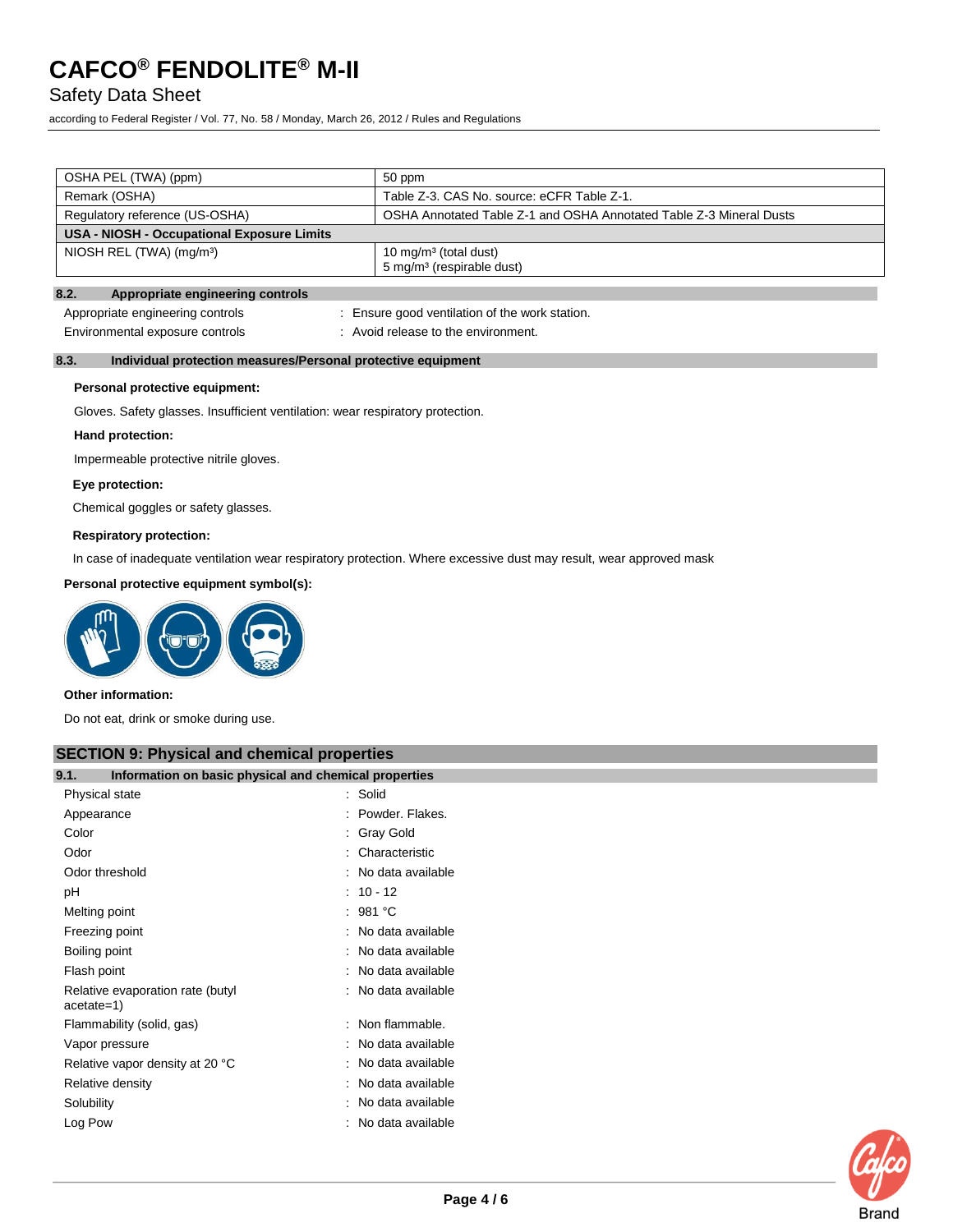## Safety Data Sheet

according to Federal Register / Vol. 77, No. 58 / Monday, March 26, 2012 / Rules and Regulations

| Auto-ignition temperature   | : No data available |
|-----------------------------|---------------------|
| Decomposition temperature   | : No data available |
| Viscosity, kinematic        | : Not applicable    |
| Viscosity, dynamic          | : Not applicable    |
| <b>Explosion limits</b>     | : No data available |
| <b>Explosive properties</b> | : No data available |
| Oxidizing properties        | : No data available |

#### **9.2. Other information**

No additional information available

#### **SECTION 10: Stability and reactivity**

#### **10.1. Reactivity**

The product is non-reactive under normal conditions of use, storage and transport.

#### **10.2. Chemical stability**

The product is stable at normal handling and storage conditions.

#### **10.3. Possibility of hazardous reactions**

None under normal conditions.

#### **10.4. Conditions to avoid**

Strong acids.

#### **10.5. Incompatible materials**

Strong acids.

exposure

#### **10.6. Hazardous decomposition products**

No hazardous decomposition products known at room temperature.

| <b>SECTION 11: Toxicological information</b>  |                                                                                     |  |
|-----------------------------------------------|-------------------------------------------------------------------------------------|--|
| Information on toxicological effects<br>11.1. |                                                                                     |  |
| Acute toxicity (oral)                         | : Not classified (Based on available data, the classification criteria are not met) |  |
| Acute toxicity (dermal)                       | : Not classified (Based on available data, the classification criteria are not met) |  |
| Acute toxicity (inhalation)                   | : Not classified (Based on available data, the classification criteria are not met) |  |
| Skin corrosion/irritation                     | : Causes skin irritation.                                                           |  |
|                                               | pH: 10 - 12                                                                         |  |
| Serious eye damage/irritation                 | : Causes serious eye damage.                                                        |  |
|                                               | pH: 10 - 12                                                                         |  |
| Respiratory or skin sensitization             | : May cause an allergic skin reaction.                                              |  |
| Germ cell mutagenicity                        | : Not classified (Based on available data, the classification criteria are not met) |  |
| Carcinogenicity                               | : Not classified (Based on available data, the classification criteria are not met) |  |
| Reproductive toxicity                         | : Not classified (Based on available data, the classification criteria are not met) |  |
| Specific target organ toxicity – single       | : May cause respiratory irritation.                                                 |  |

| Cement, portland, chemicals (65997-15-1)                       |                                                                                                            |  |  |  |
|----------------------------------------------------------------|------------------------------------------------------------------------------------------------------------|--|--|--|
| Specific target organ toxicity - single<br>exposure            | May cause respiratory irritation.                                                                          |  |  |  |
| Specific target organ toxicity – repeated<br>exposure          | : Not classified (Based on available data, the classification criteria are not met)                        |  |  |  |
| Aspiration hazard<br>Viscosity, kinematic                      | : Not classified (Based on available data, the classification criteria are not met)<br>: No data available |  |  |  |
| Likely routes of exposure<br>Symptoms/effects after inhalation | : Ingestion. Inhalation. Skin and eye contact.<br>: May cause respiratory irritation.                      |  |  |  |

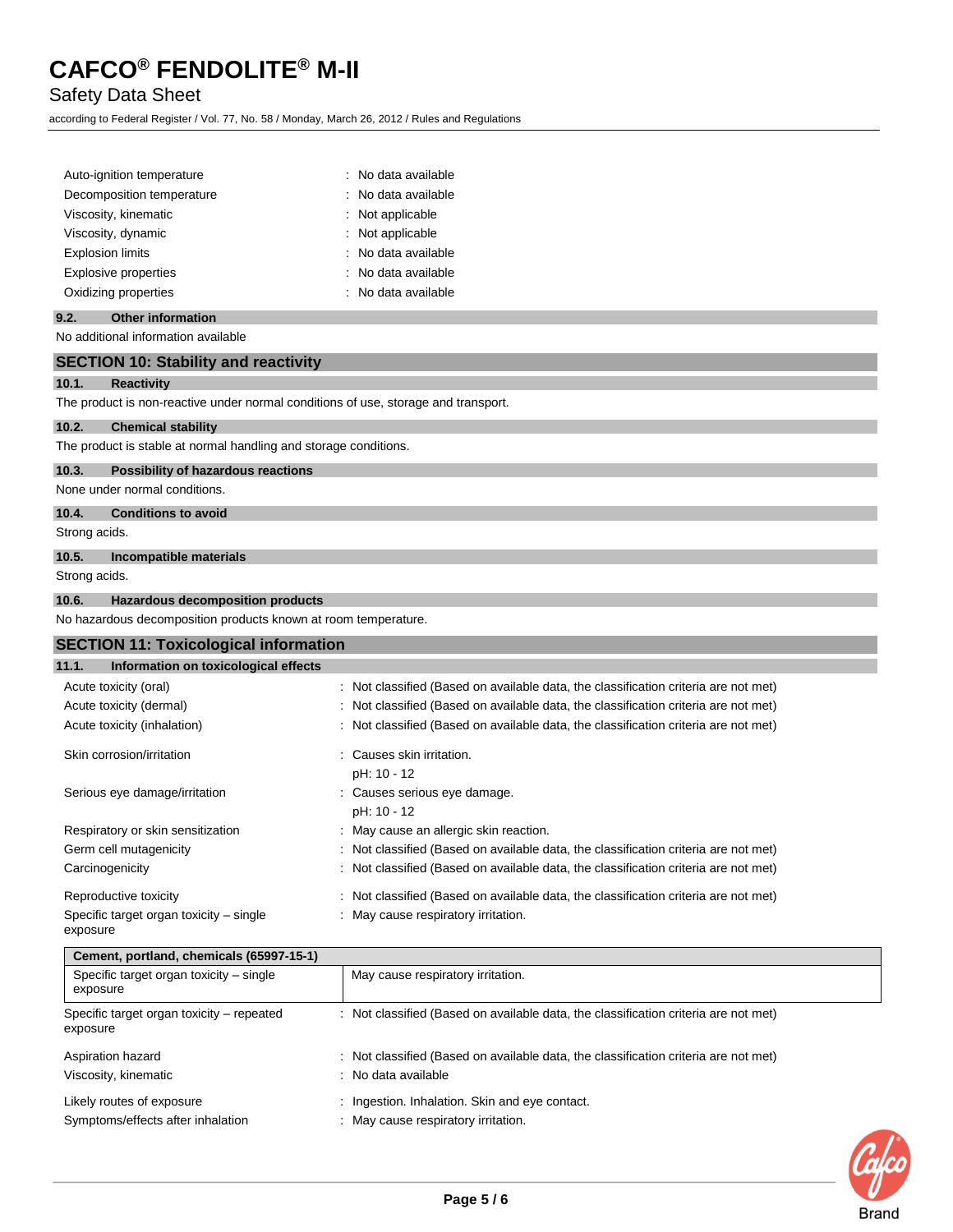# Safety Data Sheet

according to Federal Register / Vol. 77, No. 58 / Monday, March 26, 2012 / Rules and Regulations

| Symptoms/effects after skin contact                                                  | : Irritation. May cause an allergic skin reaction.                        |
|--------------------------------------------------------------------------------------|---------------------------------------------------------------------------|
| Symptoms/effects after eye contact                                                   | : Serious damage to eyes.                                                 |
| Symptoms/effects after ingestion                                                     | : May cause gastrointestinal irritation, nausea, vomiting and diarrhea.   |
| <b>SECTION 12: Ecological information</b>                                            |                                                                           |
| <b>Toxicity</b><br>12.1.                                                             |                                                                           |
| Ecology - general                                                                    | : This material has not been tested for environmental effects.            |
| 12.2.<br>Persistence and degradability                                               |                                                                           |
| <b>CAFCO<sup>®</sup> FENDOLITE<sup>®</sup> M-II</b>                                  |                                                                           |
| Persistence and degradability                                                        | Not established.                                                          |
| 12.3.<br><b>Bioaccumulative potential</b>                                            |                                                                           |
| <b>CAFCO<sup>®</sup> FENDOLITE<sup>®</sup> M-II</b>                                  |                                                                           |
| Bioaccumulative potential                                                            | Not established.                                                          |
| 12.4.<br><b>Mobility in soil</b>                                                     |                                                                           |
| No additional information available                                                  |                                                                           |
| 12.5.<br>Other adverse effects                                                       |                                                                           |
| Effect on the ozone layer                                                            | No additional information available                                       |
| Other information                                                                    | Avoid release to the environment.                                         |
| <b>SECTION 13: Disposal considerations</b>                                           |                                                                           |
| 13.1.<br><b>Disposal methods</b>                                                     |                                                                           |
| Product/Packaging disposal<br>recommendations                                        | : Dispose in a safe manner in accordance with local/national regulations. |
| Ecology - waste materials                                                            | : Avoid release to the environment.                                       |
| <b>SECTION 14: Transport information</b>                                             |                                                                           |
| <b>Department of Transportation (DOT)</b><br>In accordance with DOT<br>Not regulated |                                                                           |
| <b>Transportation of Dangerous Goods</b><br>Not regulated                            |                                                                           |
| <b>Transport by sea</b><br>Not regulated                                             |                                                                           |
| Air transport<br>Not regulated                                                       |                                                                           |
| <b>SECTION 15: Regulatory information</b>                                            |                                                                           |
| 15.1. US Federal regulations                                                         |                                                                           |
| Cement, portland, chemicals (65997-15-1)                                             |                                                                           |
| Listed on the United States TSCA (Toxic Substances Control Act) inventory            |                                                                           |
| 15.2. International regulations                                                      |                                                                           |
| <b>CANADA</b>                                                                        |                                                                           |
| Cement, portland, chemicals (65997-15-1)                                             |                                                                           |
| Listed on the Canadian DSL (Domestic Substances List)                                |                                                                           |
| <b>EU-Regulations</b>                                                                |                                                                           |
| Cement, portland, chemicals (65997-15-1)                                             |                                                                           |

Listed on the EEC inventory EINECS (European Inventory of Existing Commercial Chemical Substances)